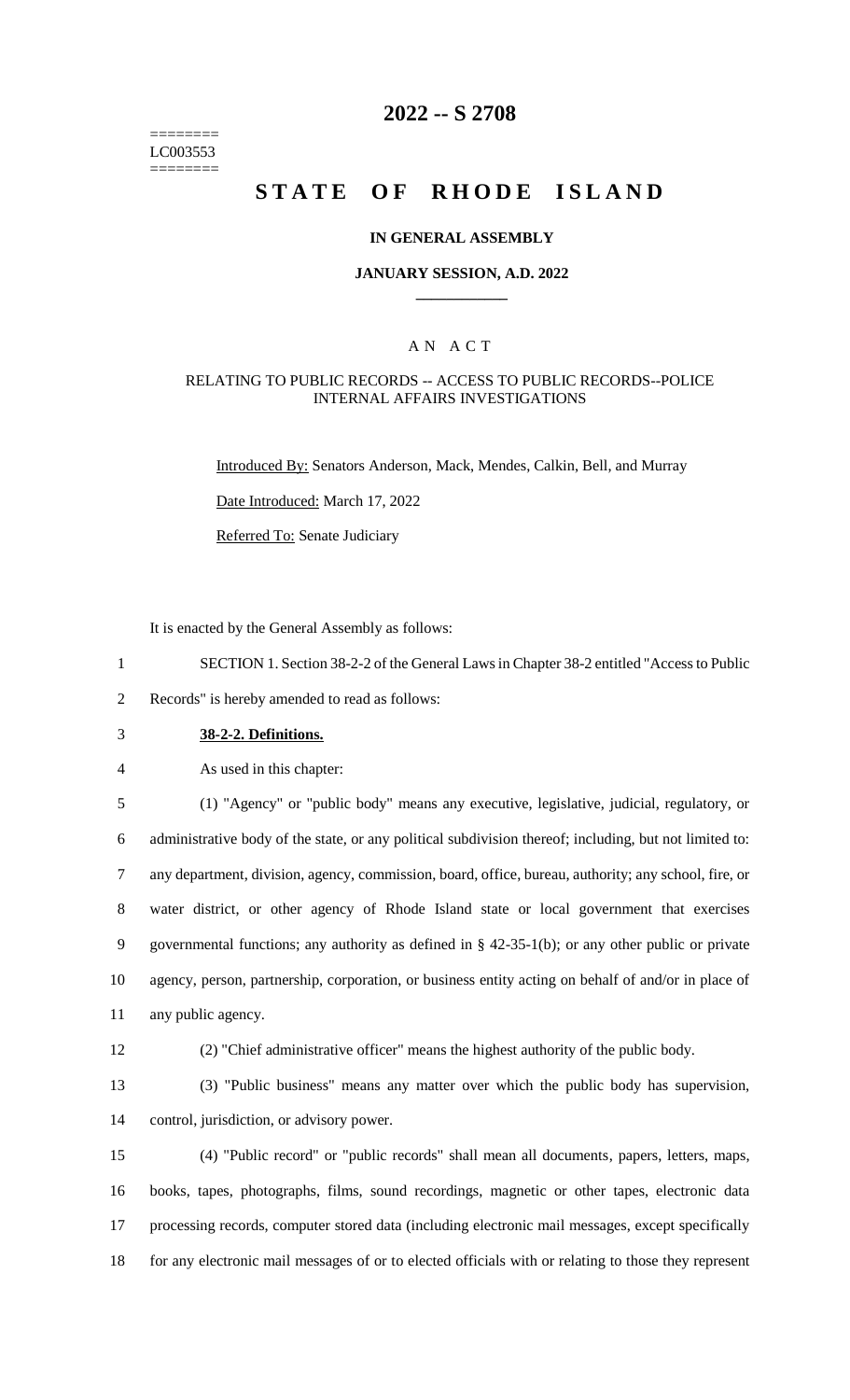and correspondence of or to elected officials in their official capacities), or other material regardless of physical form or characteristics made or received pursuant to law or ordinance or in connection with the transaction of official business by any agency. For the purposes of this chapter, the following records shall not be deemed public:

 (A)(I)(a) All records relating to a client/attorney relationship and to a doctor/patient relationship, including all medical information relating to an individual in any files.

 (b) Personnel and other personal individually identifiable records otherwise deemed confidential by federal or state law or regulation, or the disclosure of which would constitute a clearly unwarranted invasion of personal privacy pursuant to 5 U.S.C. § 552 et seq.; provided, however, with respect to employees, and employees of contractors and subcontractors working on public works projects that are required to be listed as certified payrolls, the name, gross salary, salary range, total cost of paid fringe benefits, gross amount received in overtime, and any other remuneration in addition to salary, job title, job description, dates of employment and positions held with the state, municipality, or public works contractor or subcontractor on public works projects, employment contract, work location, and/or project, business telephone number, the city or town of residence, and date of termination shall be public. For the purposes of this section "remuneration" shall include any payments received by an employee as a result of termination, or otherwise leaving employment, including, but not limited to, payments for accrued sick and/or vacation time, severance pay, or compensation paid pursuant to a contract buy-out provision. For purposes of this section, the city or town residence shall not be deemed public for peace officers, as defined in § 12-7-21, and shall not be released.

 (II) Notwithstanding the provisions of this section, or any other provision of the general laws to the contrary, the pension records of all persons who are either current or retired members of any public retirement systems, as well as all persons who become members of those retirement systems after June 17, 1991, shall be open for public inspection. "Pension records" as used in this section, shall include all records containing information concerning pension and retirement benefits of current and retired members of the retirement systems and future members of said systems, including all records concerning retirement credits purchased and the ability of any member of the retirement system to purchase retirement credits, but excluding all information regarding the medical condition of any person and all information identifying the member's designated beneficiary or beneficiaries unless and until the member's designated beneficiary or beneficiaries have received or are receiving pension and/or retirement benefits through the retirement system.

 (B) Trade secrets and commercial or financial information obtained from a person, firm, or corporation that is of a privileged or confidential nature.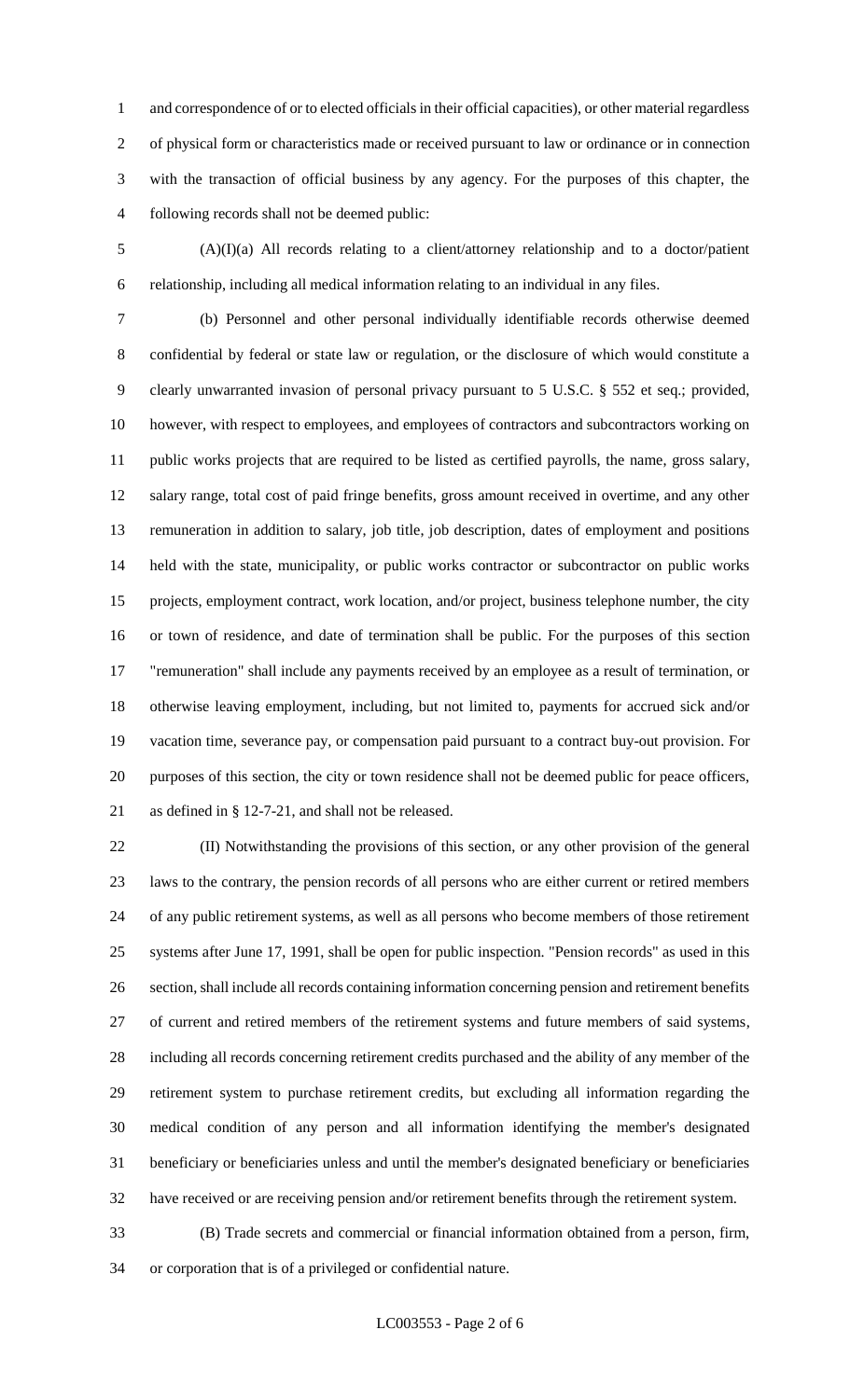(C) Child custody and adoption records, records of illegitimate births, and records of juvenile proceedings before the family court.

 (D) All records maintained by law enforcement agencies for criminal law enforcement and all records relating to the detection and investigation of crime, including those maintained on any individual or compiled in the course of a criminal investigation by any law enforcement agency. Provided, however, such records shall not be deemed public only to the extent that the disclosure of the records or information (a) Could reasonably be expected to interfere with investigations of criminal activity or with enforcement proceedings; (b) Would deprive a person of a right to a fair trial or an impartial adjudication; (c) Could reasonably be expected to constitute an unwarranted invasion of personal privacy; (d) Could reasonably be expected to disclose the identity of a confidential source, including a state, local, or foreign agency or authority, or any private institution that furnished information on a confidential basis, or the information furnished by a confidential source; (e) Would disclose techniques and procedures for law enforcement investigations or prosecutions, or would disclose guidelines for law enforcement investigations or prosecutions; or (f) Could reasonably be expected to endanger the life or physical safety of any individual. Records relating to management and direction of a law enforcement agency and records or reports reflecting the initial arrest of an adult and the charge or charges brought against an adult shall be public. 18 Notwithstanding any other provision of law to the contrary, any reports of investigations conducted 19 by internal affair units or their equivalent, regardless of how or by whom the investigation was initiated, shall be public records; provided, however, names, addresses and other personal 21 identifiers may be redacted from the reports to the extent their disclosure would constitute a clearly 22 unwarranted invasion of personal privacy.

 (E) Any records that would not be available by law or rule of court to an opposing party in litigation.

 (F) Scientific and technological secrets and the security plans of military and law enforcement agencies, the disclosure of which would endanger the public welfare and security.

 (G) Any records that disclose the identity of the contributor of a bona fide and lawful charitable contribution to the public body whenever public anonymity has been requested of the public body with respect to the contribution by the contributor.

 (H) Reports and statements of strategy or negotiation involving labor negotiations or collective bargaining.

 (I) Reports and statements of strategy or negotiation with respect to the investment or borrowing of public funds, until such time as those transactions are entered into.

(J) Any minutes of a meeting of a public body that are not required to be disclosed pursuant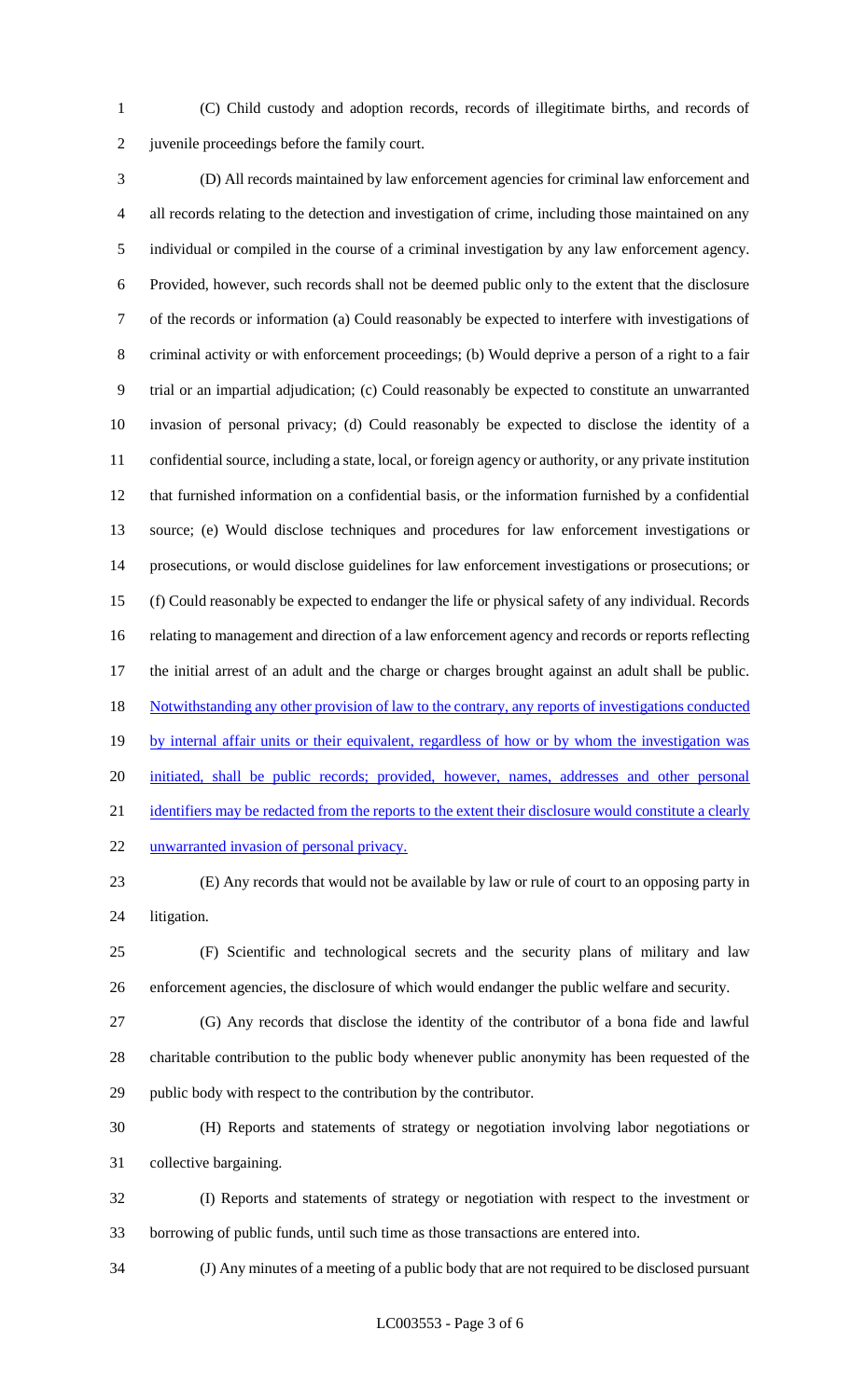to chapter 46 of title 42.

 (K) Preliminary drafts, notes, impressions, memoranda, working papers, and work products, including those involving research at state institutions of higher education on commercial, scientific, artistic, technical, or scholarly issues, whether in electronic or other format; provided, however, any documents submitted at a public meeting of a public body shall be deemed public.

 (L) Test questions, scoring keys, and other examination data used to administer a licensing examination, examination for employment or promotion, or academic examinations; provided, however, that a person shall have the right to review the results of his or her examination.

 (M) Correspondence of or to elected officials with or relating to those they represent and correspondence of or to elected officials in their official capacities.

 (N) The contents of real estate appraisals, engineering, or feasibility estimates and evaluations made for or by an agency relative to the acquisition of property or to prospective public supply and construction contracts, until such time as all of the property has been acquired or all proceedings or transactions have been terminated or abandoned; provided the law of eminent domain shall not be affected by this provision.

(O) All tax returns.

 (P) All investigatory records of public bodies, with the exception of law enforcement agencies, pertaining to possible violations of statute, rule, or regulation other than records of final actions taken, provided that all records prior to formal notification of violations or noncompliance shall not be deemed to be public.

 (Q) Records of individual test scores on professional certification and licensing examinations; provided, however, that a person shall have the right to review the results of his or her examination.

(R) Requests for advisory opinions until such time as the public body issues its opinion.

 (S) Records, reports, opinions, information, and statements required to be kept confidential by federal law or regulation or state law or rule of court.

 (T) Judicial bodies are included in the definition only in respect to their administrative function provided that records kept pursuant to the provisions of chapter 16 of title 8 are exempt from the operation of this chapter.

(U) Library records that, by themselves or when examined with other public records, would

reveal the identity of the library user requesting, checking out, or using any library materials.

 (V) Printouts from TELE -- TEXT devices used by people who are deaf or hard of hearing or speech impaired.

(W) All records received by the insurance division of the department of business regulation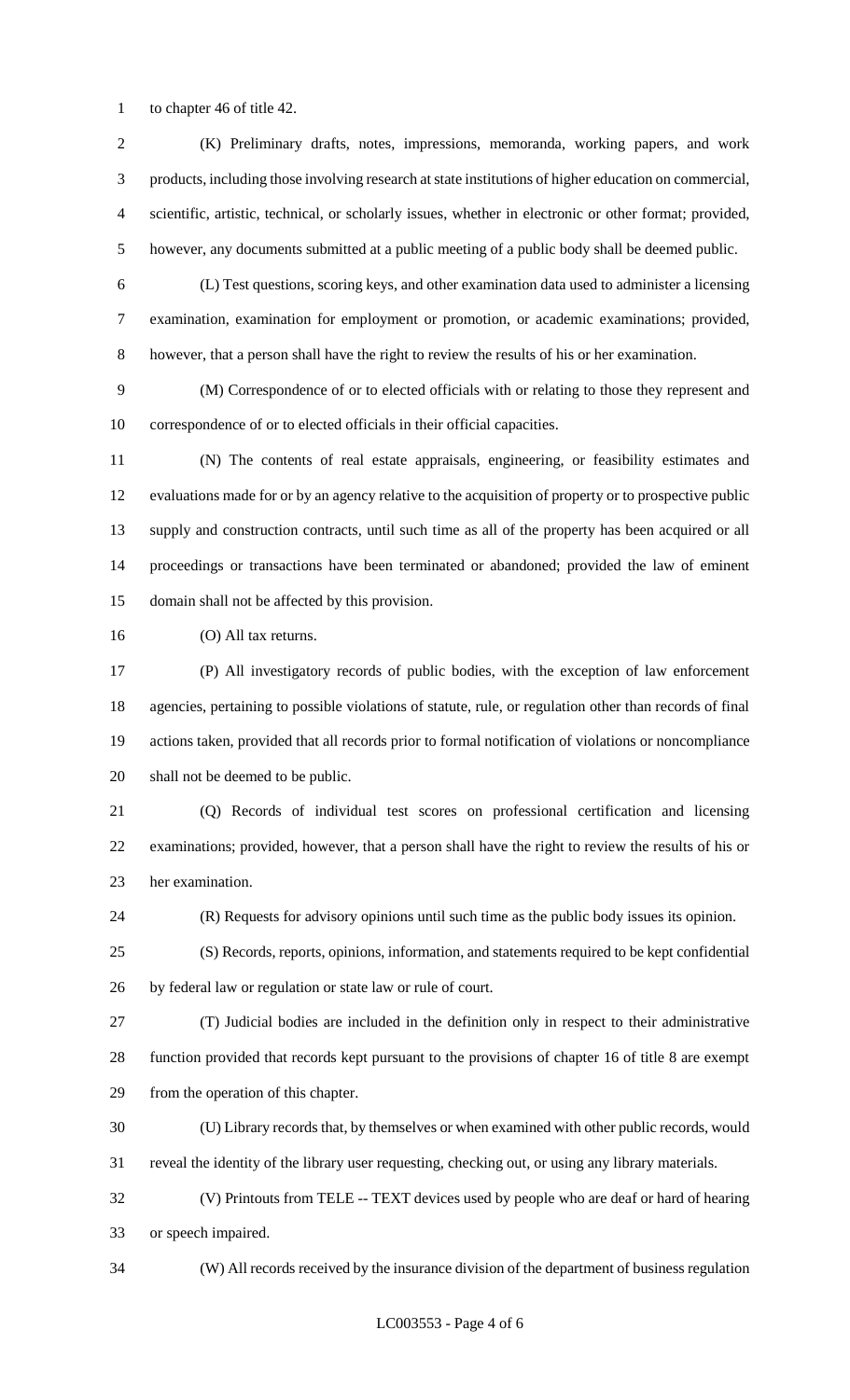from other states, either directly or through the National Association of Insurance Commissioners, if those records are accorded confidential treatment in that state. Nothing contained in this title or any other provision of law shall prevent or be construed as prohibiting the commissioner of insurance from disclosing otherwise confidential information to the insurance department of this or any other state or country, at any time, so long as the agency or office receiving the records agrees in writing to hold it confidential in a manner consistent with the laws of this state.

- (X) Credit card account numbers in the possession of state or local government are confidential and shall not be deemed public records.
- (Y) Any documentary material, answers to written interrogatories, or oral testimony provided under any subpoena issued under § 9-1.1-6.
- (Z) Any individually identifiable evaluations of public school employees made pursuant to
- state or federal law or regulation.
- (AA) All documents prepared by school districts intended to be used by school districts in

protecting the safety of their students from potential and actual threats.

SECTION 2. This act shall take effect upon passage.

======== LC003553  $=$